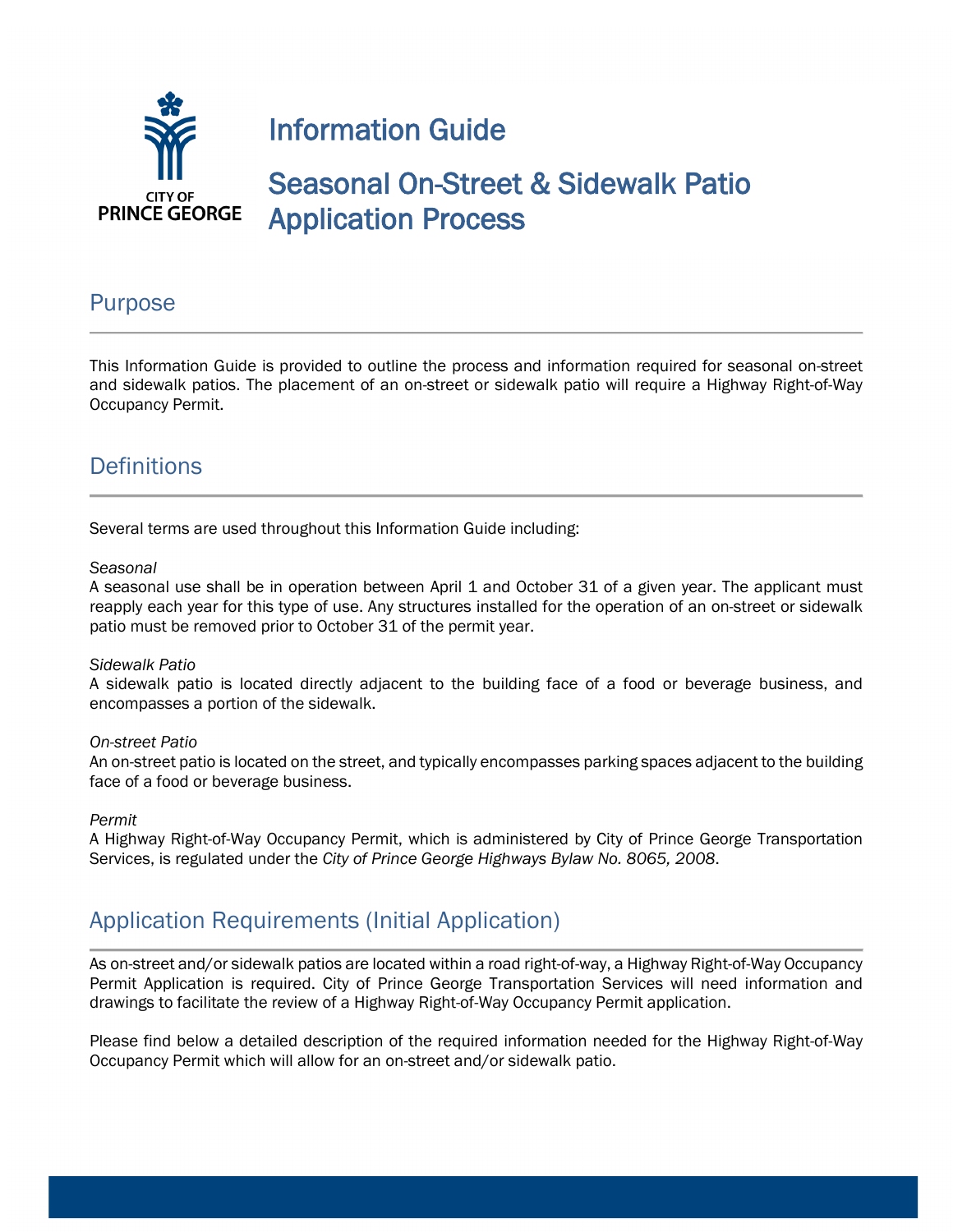## □ Application Form and Appointment of Agent Form

The Application Form for a **Highway Right-of-Way Occupancy Permit** requests information for the dates of occupancy, location of occupancy (i.e. on-street and/or sidewalk), and purpose of occupancy (seasonal patio). In a situation where the business owner is not the property owner, please have the owner, or their authorized agent, fill in the **Appointment of Agent Form.** 

### □ Application Fee

The application fee for the permit is \$250, which includes an administrative, inspection and occupancy permit fee.

### □ Written Support

Should the proposed patio extend to the frontage of the adjacent property (on-street and/or sidewalk), written support is needed for this application. Please provide written support from the property owner, leaseholder or their authorized agent(s) in the form of a letter or the Appointment of Agent Form.

## □ Certificate of Insurance

The applicant shall, without limiting its obligations or liabilities under the permit, procure and maintain, at its own expense and cost, comprehensive general liability insurance, including host liquor insurance if liquor is served, in the amount of \$5,000,000.00 indemnifying the City of Prince George against any and all damages, injuries or claims. The insurance policy will name the City as an additional named insured and shall be maintained continuously as long as the permit is in effect.

## □ Floor Plan and Elevations

### Floor Plan and Elevation Details

Floor Plans and elevations of the on-street or sidewalk patio will be in a 1:100 scale and include:

- tables, chairs, umbrellas and busing stations;
- the parking spaces and bus stop locations, within close proximity to the proposed patio;
- the parent business street frontage and entrances(s);
- the curb, parking spaces, street furniture (lamp posts, signage, bike racks, benches, landscaping etc.);
- adjacent buildings, with door and window locations identified;
- platforms and railings;
- materials used for the platform and railings; and
- dimensions of the patio, and pedestrian sidewalk. (See detailed information below.)

## Re-application Requirements

Should the applicant want to install an on-street and/or sidewalk patio for the following season, the application requirements will be the following:

□ Application Form and Appointment of Agent Form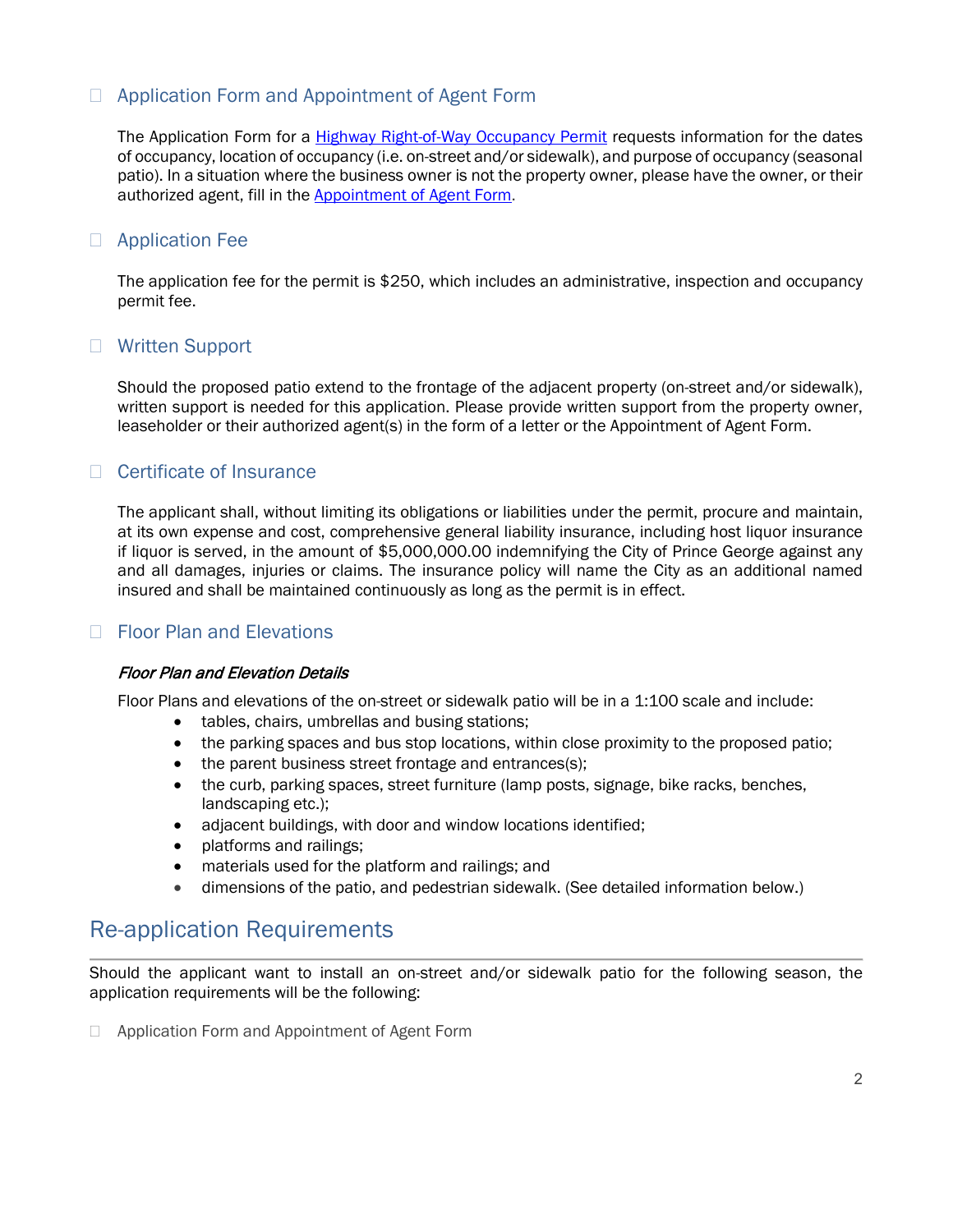Application Fee (\$250)

□ Certificate of Insurance

This process reflects that the initial application:

- was approved by Transportation Services last year;
- was in good standing will all applicable City Bylaws and Provincial Regulations (e.g. *Building Bylaw, Liquor and Cannabis Regulation Act*);
- did not receive any bylaw complaints; and
- the application is exactly the same as the initial application (i.e. floor plan, elevations, location, size, type of patio structure).

### On-street Patio and Pedestrian Sidewalk Dimensions

The on-street patio is typically installed within parking spaces located along a street, and may extend up to 0.5 m past the curb (sidewalk allowance). The total allowable width of this patio is 3.0 m where there are parallel parking stalls, and 5.0 m where there are angled parking stalls.

It is important to note that a 1.8 m wide portion of the sidewalk must remain for pedestrian use, with a minimum clear width of 1.5 m where there is street furniture present. Please see Drawing 1: On-Street Patio and Sidewalk Dimensions for more information.



### Drawing 1: On-Street Patio and Sidewalk Dimensions

As the on-street patio is located on a street, the visibility of the patio for motorists is important. Patios must be enclosed, and built up off the ground. Please use items such as reflectors on the patio structure, and/or traffic cones to increase visibility for the motorist day or night.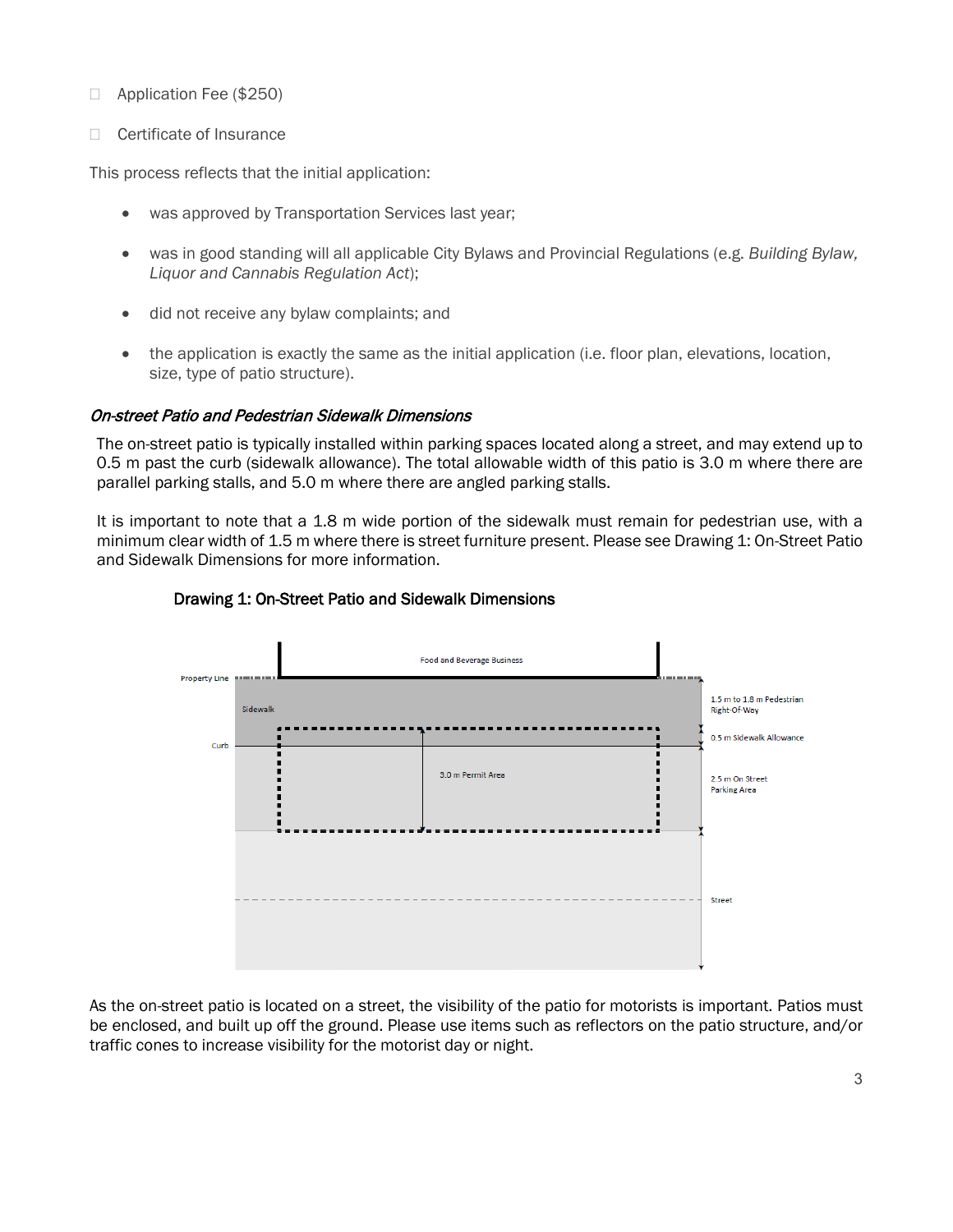Further to this, the patio will be installed over the street gutter located by the curb. The street gutter is the only method of draining excessive water from the roadway. The design and installation of an on-street patio must not interfere with street's ability to drain storm water.

### Sidewalk Patio and Sidewalk Dimensions

Sidewalk patio seating includes tables and chairs with no construction or barriers in place to a maximum allowable width of 1.0 m. Furniture must be arranged against the side of the building to allow for pedestrian use of the remaining sidewalk (e.g. 1.5m to 1.8m). The sidewalk patio furniture must not inhibit pedestrians from using the existing sidewalk portion. Please see Drawing 2: Sidewalk Patio and Sidewalk Dimensions below.



## Drawing 2: Sidewalk Patio and Sidewalk Dimensions

## Other Items to Consider

### *Inclusivity*

Universal inclusivity is recommended to facilitate access, egress and maneuverability of the patio site.

## Operations and Maintenance

This section will describe the general operations and maintenance of a patio once a Permit is issued by Transportation Services. Please note that this list is not exhaustive, and may include other items on a caseby-case basis.

- Outdoor furniture, such as tables, chairs and heaters, may only be set up during business hours of operation, and must be removed off on-street and/or sidewalk when the business is closed.
- Outdoor furniture must not be secured to sidewalks, lamp posts, street lights, trees, bike racks or other public street infrastructure.